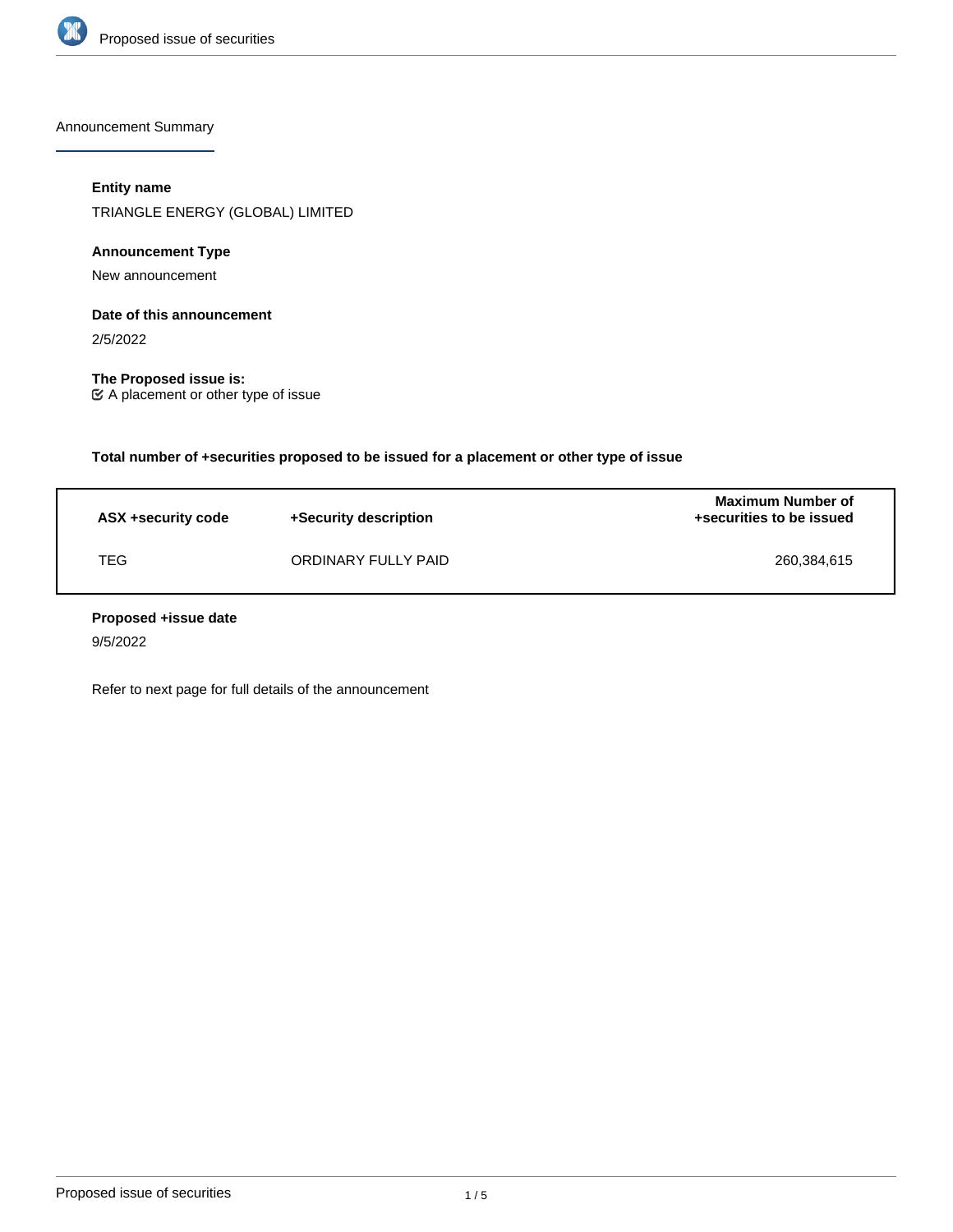

## Part 1 - Entity and announcement details

## **1.1 Name of +Entity**

TRIANGLE ENERGY (GLOBAL) LIMITED

We (the entity named above) give ASX the following information about a proposed issue of +securities and, if ASX agrees to +quote any of the +securities (including any rights) on a +deferred settlement basis, we agree to the matters set out in Appendix 3B of the ASX Listing Rules.

If the +securities are being offered under a +disclosure document or +PDS and are intended to be quoted on ASX, we also apply for quotation of all of the +securities that may be issued under the +disclosure document or +PDS on the terms set out in Appendix 2A of the ASX Listing Rules (on the understanding that once the final number of +securities issued under the +disclosure document or +PDS is known, in accordance with Listing Rule 3.10.3C, we will complete and lodge with ASX an Appendix 2A online form notifying ASX of their issue and applying for their quotation).

**1.2 Registered Number Type**

**Registration Number**

ABN

52110411428

**1.3 ASX issuer code**

TEG

# **1.4 The announcement is**

New announcement

## **1.5 Date of this announcement**

2/5/2022

**1.6 The Proposed issue is:**

 $\mathfrak{C}$  A placement or other type of issue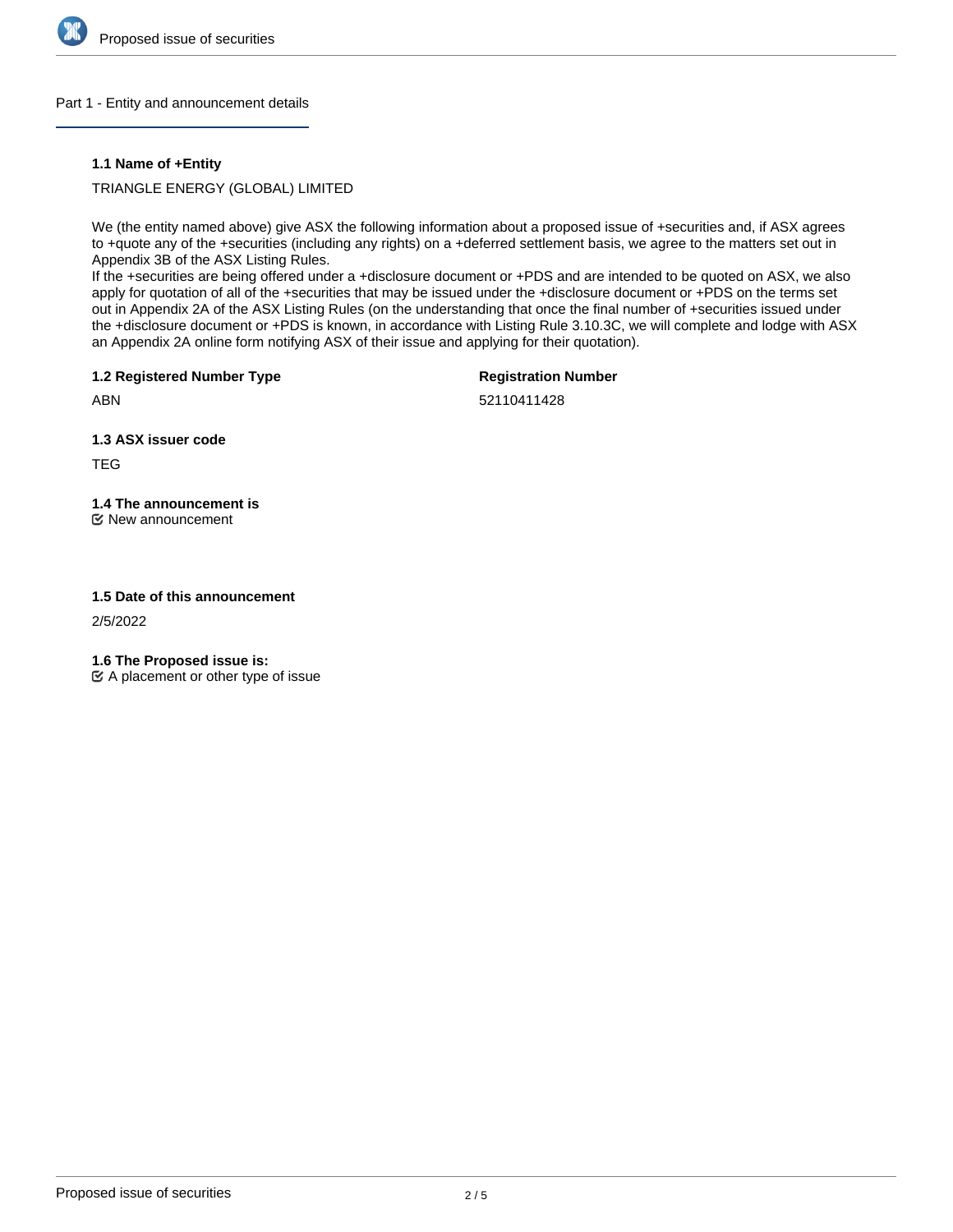

Part 7 - Details of proposed placement or other issue

Part 7A - Conditions

**7A.1 Do any external approvals need to be obtained or other conditions satisfied before the placement or other type of issue can proceed on an unconditional basis?** No

Part 7B - Issue details

**Is the proposed security a 'New class' (+securities in a class that is not yet quoted or recorded by ASX) or an 'Existing class' (additional securities in a class that is already quoted or recorded by ASX)?** Existing class

**Will the proposed issue of this +security include an offer of attaching +securities?** No

Details of +securities proposed to be issued

## **ASX +security code and description**

TEG : ORDINARY FULLY PAID

#### **Number of +securities proposed to be issued**

260,384,615

**Offer price details**

**Are the +securities proposed to be issued being issued for a cash consideration?** Yes

**In what currency is the cash consideration being paid?**

**What is the issue price per +security?** AUD 0.01300

AUD - Australian Dollar

**Will these +securities rank equally in all respects from their issue date with the existing issued +securities in that class?** Yes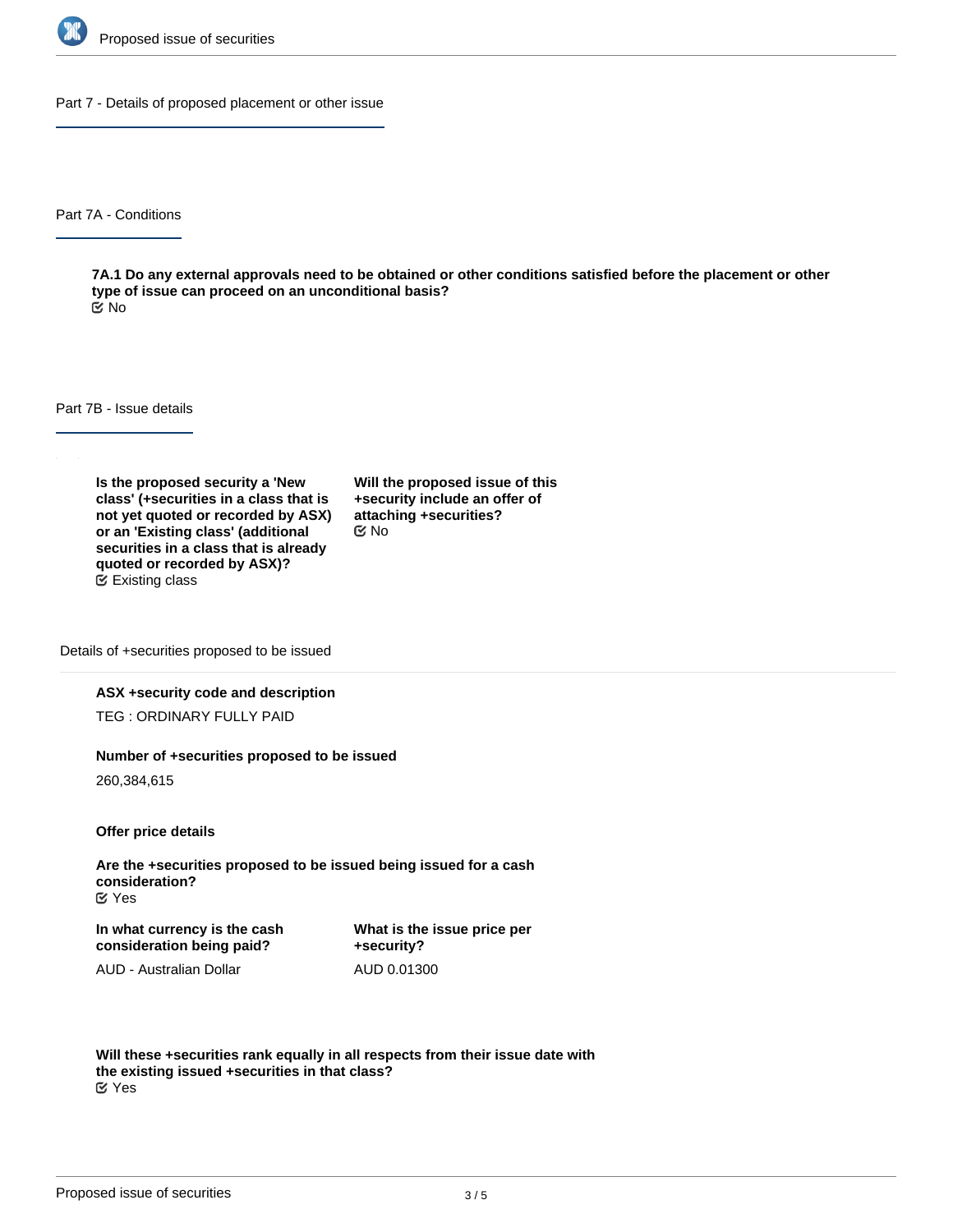

Part 7C - Timetable

**7C.1 Proposed +issue date**

9/5/2022

Part 7D - Listing Rule requirements

**7D.1 Has the entity obtained, or is it obtaining, +security holder approval for the entire issue under listing rule 7.1?** No

**7D.1b Are any of the +securities proposed to be issued without +security holder approval using the entity's 15% placement capacity under listing rule 7.1?** Yes

**7D.1b ( i ) How many +securities are proposed to be issued without security holder approval using the entity's 15% placement capacity under listing rule 7.1?**

161,292,000 shares

**7D.1c Are any of the +securities proposed to be issued without +security holder approval using the entity's additional 10% placement capacity under listing rule 7.1A (if applicable)?** Yes

**7D.1c ( i ) How many +securities are proposed to be issued without +security holder approval using the entity's additional 10% placement capacity under listing rule 7.1A?**

99,092,615 shares

**7D.1c ( ii ) Please explain why the entity has chosen to do a placement rather than a +pro rata issue or an offer under a +security purchase plan in which existing ordinary +security holders would have been eligible to participate**

Due to timing and associated costs involved, the Company has decided that a Placement in this case is more appropriate and time efficient.

**7D.2 Is a party referred to in listing rule 10.11 participating in the proposed issue?** No

**7D.3 Will any of the +securities to be issued be +restricted securities for the purposes of the listing rules?** No

**7D.4 Will any of the +securities to be issued be subject to +voluntary escrow?** No

Part 7E - Fees and expenses

**7E.1 Will there be a lead manager or broker to the proposed issue?** Yes